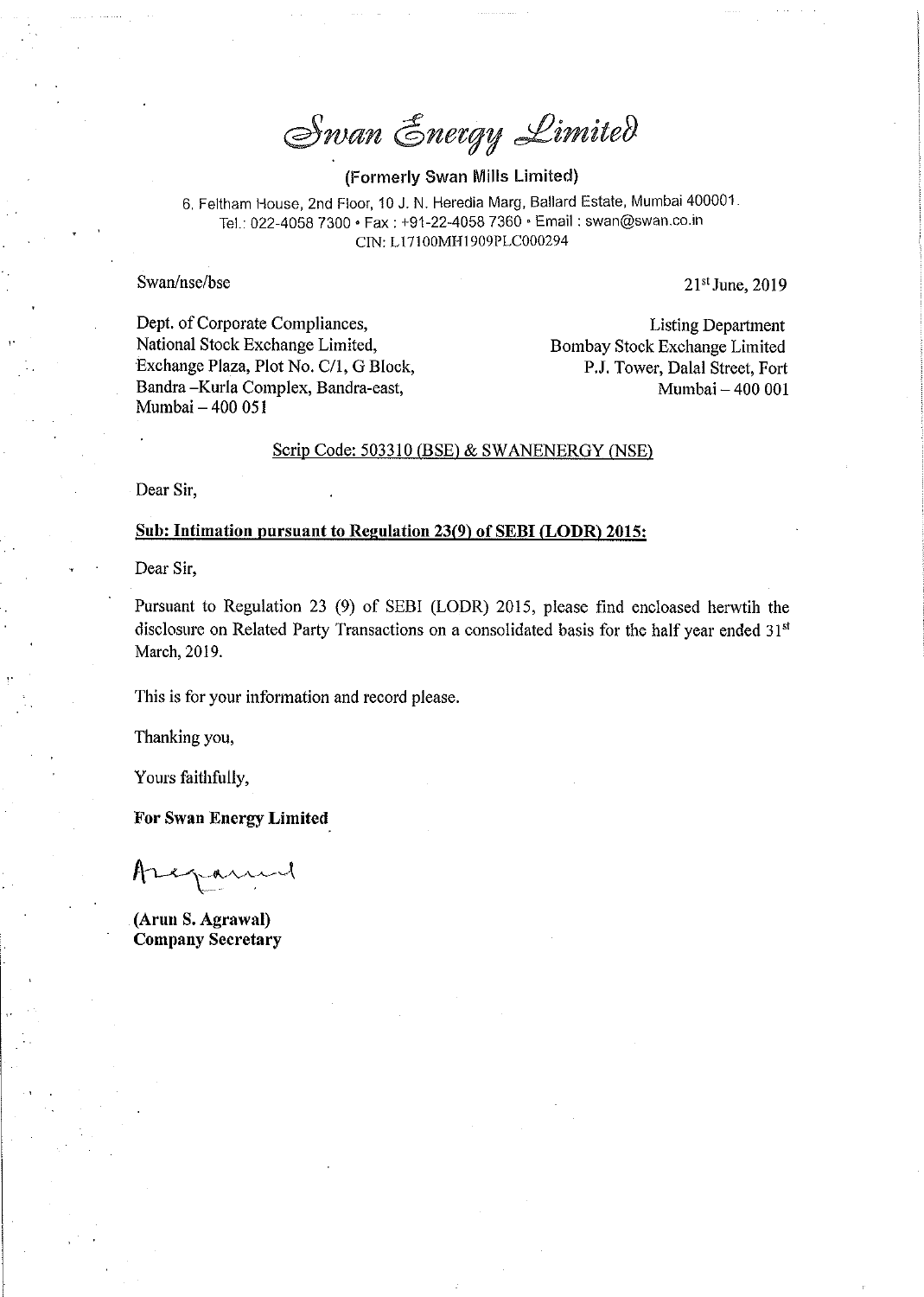| А            | List of Related Parties                        |                                                      |
|--------------|------------------------------------------------|------------------------------------------------------|
| $\mathbf{r}$ | Name of the parties                            | Relationship                                         |
| i)           | Mr. Nikhil V. Merchant                         |                                                      |
| ii)          | Mr. Paresh V. Merchant                         | Key Management Personnel                             |
| iii)         | Mr. Padmanabhan Sugavanam                      |                                                      |
| iv)          | V N M Associates                               | Relative of Key Management                           |
| v)           | Mr. Bhavik N. Merchant                         | Personnel                                            |
| vi)          | Mr. Vivek P. Merchant                          |                                                      |
| vii)         | Good Earth Commodities (India) Private Limited |                                                      |
| $V$ ii)      | <b>Feltham Trading Private Limited</b>         |                                                      |
| ix)          | Ami Tech (india) Private Limited               |                                                      |
| X)           | <b>Altamount Estates Private Limited</b>       |                                                      |
| xi)          | <b>Swan Constructions Private Limited</b>      | Enterprise over which Key                            |
| xii)         | Dave Impex India Private Limited               | Management Personnel is able to                      |
| xiii)        | Dave Leasing & Holdings Private Limited        | exercise significant influence                       |
| xiv)         | Gazdar Baandh Developers Private Limited       |                                                      |
| xv)          | Swan Engitech Works Pvt. Ltd.                  |                                                      |
| xvi)         | Swan Realtors Pvt. Ltd.                        |                                                      |
| xvii)        | Swan International Limited                     |                                                      |
| xviii)       | Sahajanand Soaps and Chemicals Private Limited |                                                      |
| xix)         | <b>Gujarat Maritime Board</b>                  | Enterprise able to exercise significant<br>influence |

# Cartifled True Copy

## For SWAN ENERGY LIMITED

ALGARE